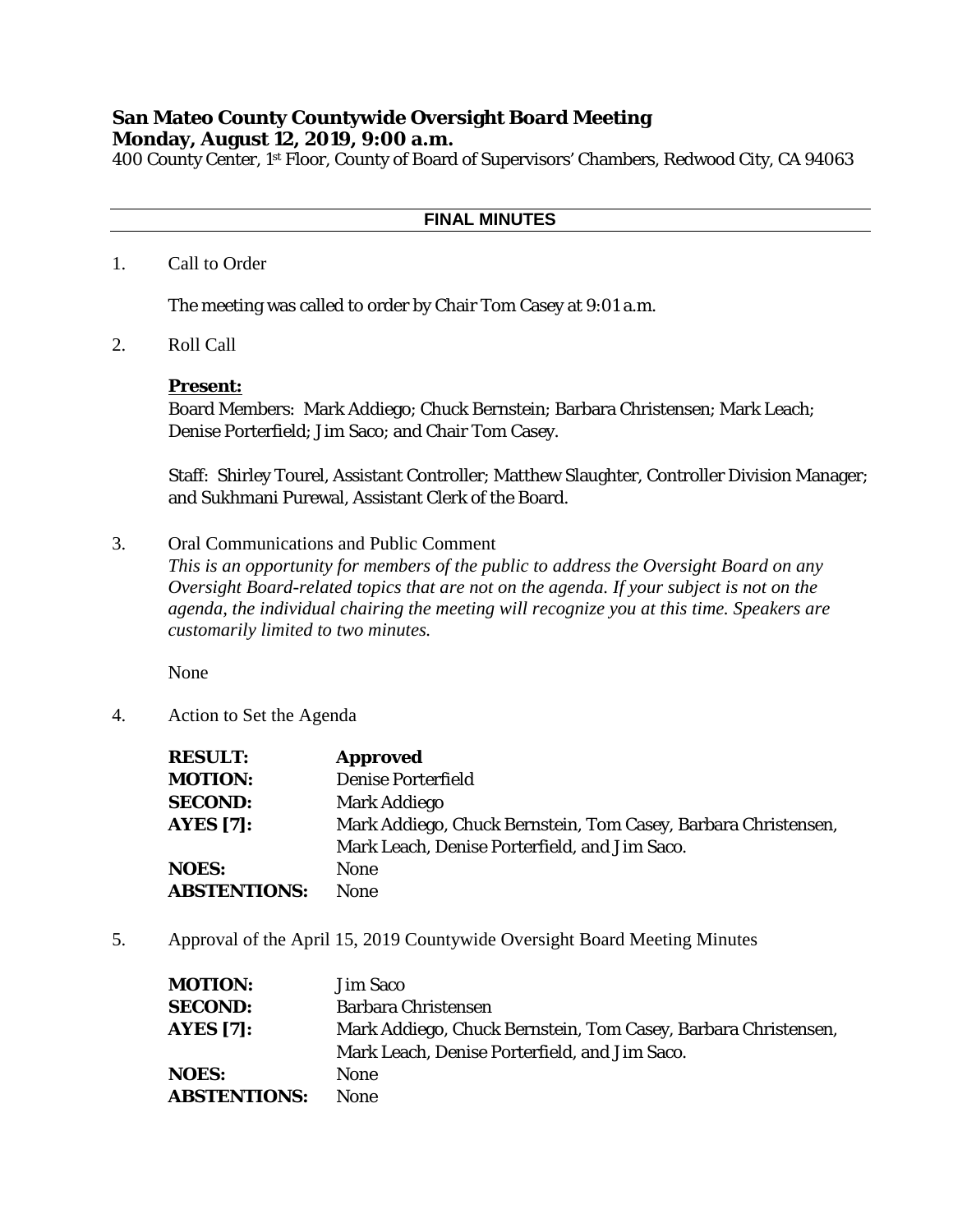6. Election of Board Chairperson and Vice-Chairperson for 2019-20

Motion was made by Barbara Christensen and seconded by Denise Porterfield to reappoint Tom Casey as the Chair for 2019-20.

Original Motion was withdrawn by both Barbara Christensen and Denise Porterfield.

Motion was made by Chuck Bernstein, seconded by Mark Addiego and approved unanimously **(Resolution No. 2019-09)** to appoint Jim Saco as the Chair for 2019-20.

Motion was made by Mark Addiego, seconded by Barbara Christensen and approved unanimously **(Resolution No. 2019-09)** to appoint Denise Porterfield as the Vice-Chair for 2019-20.

7. Approval of the 2019-20 Oversight Board Meeting Schedule

| <b>RESULT:</b>      | <b>Approved (Resolution No. 2019-10)</b>                       |
|---------------------|----------------------------------------------------------------|
| <b>MOTION:</b>      | <b>Jim Saco</b>                                                |
| <b>SECOND:</b>      | Denise Porterfield                                             |
| <b>AYES</b> [7]:    | Mark Addiego, Chuck Bernstein, Tom Casey, Barbara Christensen, |
|                     | Mark Leach, Denise Porterfield, and Jim Saco.                  |
| <b>NOES:</b>        | None                                                           |
| <b>ABSTENTIONS:</b> | <b>None</b>                                                    |

8. Approval of the Amendment to Article III Section 1 of the Oversight Board Bylaws

| <b>RESULT:</b>      | <b>Approved (Resolution No. 2019-11)</b>                       |
|---------------------|----------------------------------------------------------------|
| <b>MOTION:</b>      | <b>Denise Porterfield</b>                                      |
| <b>SECOND:</b>      | <b>Barbara Christensen</b>                                     |
| <b>AYES</b> [7]:    | Mark Addiego, Chuck Bernstein, Tom Casey, Barbara Christensen, |
|                     | Mark Leach, Denise Porterfield, and Jim Saco.                  |
| <b>NOES:</b>        | None                                                           |
| <b>ABSTENTIONS:</b> | <b>None</b>                                                    |

9. Approval of the last and Final Recognized Obligations Payment Schedule (ROPS) and Administrative Costs Budget for the Period July 2020 to June 2035 of the San Carlos Successor Agency

## **Speakers:**

Ms. Suzy Kim, Associate at RSG and Successor Agency's Consultant Ms. Shirley Tourel, Assistant Controller

| <b>RESULT:</b> | <b>Approved (Resolution No. 2019-12)</b> |
|----------------|------------------------------------------|
| <b>MOTION:</b> | Barbara Christensen                      |
| <b>SECOND:</b> | Denise Porterfield                       |